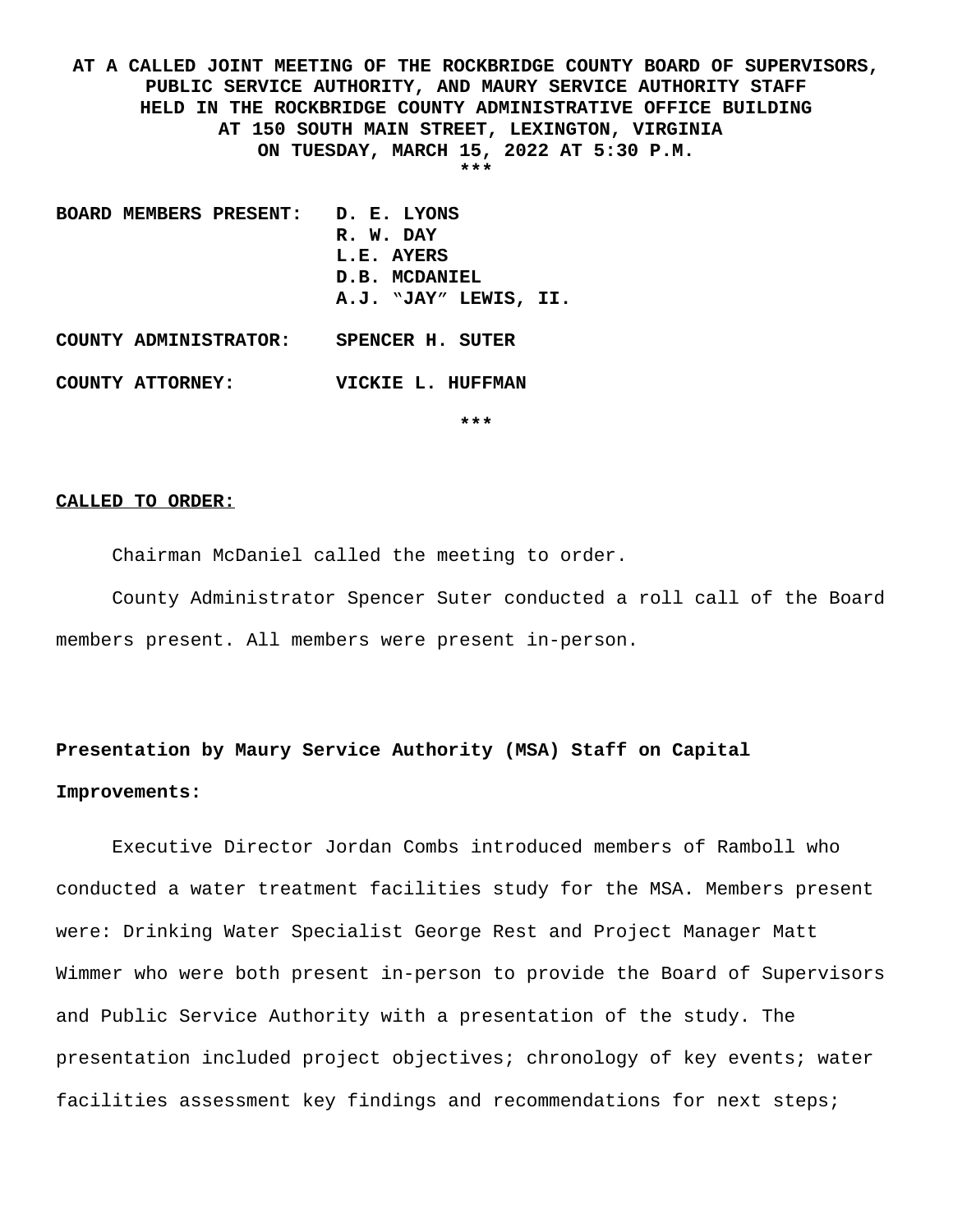and, details of the next steps. In conclusion, the following recommendations were presented:

# **Raw Water Intake:**

## **Conclusions:**

- The intake is aged and unpermitted.
- A Virginia Water Protection (VWP) permit from the Virginia DEQ will

be required in order to replace or significantly modify the existing intake.

• VDEQ may not be supportive of the MSA's withdrawal expectations.

## **Recommendations and "Next Steps":**

• MSA to initiate discussions with VDEQ regarding the permitting

process and likely outcomes before deciding how best to apply for a permit.

## **Raw Water Pumping Station (RWPS):**

# **Conclusions:**

- RWPS should be replaced.
- New RWPS should be located outside the 100-year flood plain.

# **Recommendations and "Next Steps":**

- Prepare a RWPS Preliminary Engineering Report (PER)
- o Raw Water Intake interconnection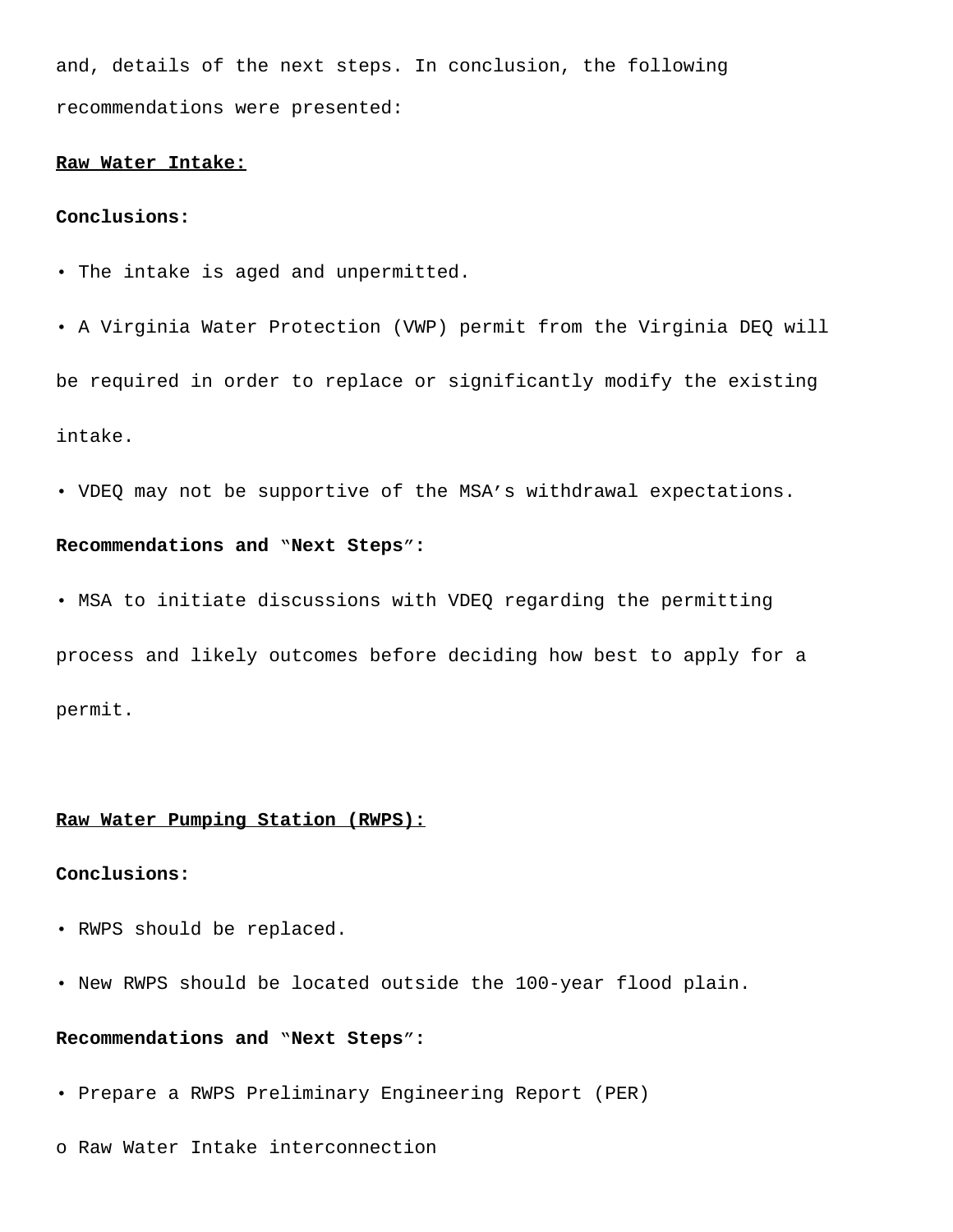o New RWPS siting & preliminary layouts

o Pump selection

- o Electrical and controls considerations
- Final Design, Bidding, and Construction

#### **Water Treatment Plant:**

## **Conclusions:**

• Existing water treatment processes and operations are producing highquality finished water.

- Significant investment decisions required.
- Concrete pre-treatment structure is in very poor condition. **Continued repairs and rehabilitation are not cost effective or sustainable.**
- Need to fix hydraulic bottlenecks.
- Additional deficiencies to be addressed:
- Process Equipment: Dry chemical systems, chlorine system, finished water pumps, rapid mix, flocculators, valves,

etc. Generally functional, but mostly original from 1975 and beyond expected useful life.

- Residuals Lagoons: Engineered lagoon (underdrain & cleaning access), replace splitter box, pipe lagoon effluent.
- Standby Power: Currently limited to appx. 1 MGD capacity.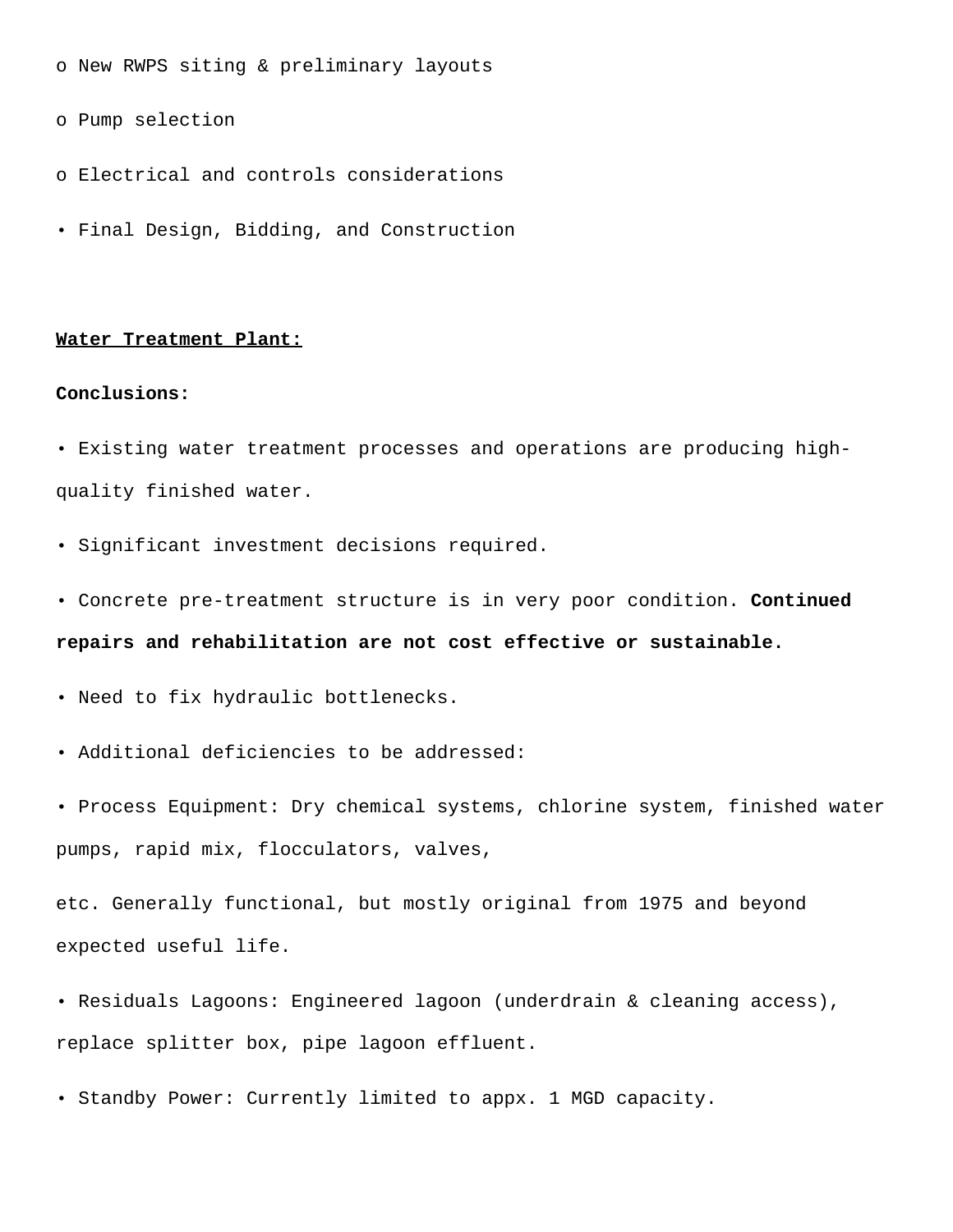• 3rd Floor HVAC: Ventilation in chemical storage areas and fluoride room, replace AC units in Hypo room.

• Instrumentation & SCADA Upgrades: New system to be tailored to treatment process upgrades.

## **Recommendations and "Next Steps":**

• Prepare a WTP Preliminary Engineering Report (PER) to include:

o Conventional treatment alternatives evaluation (Replace in-kind, Replace

w/high-rate pre-treatment process)

o Filter gallery modifications vs. 4th filter evaluation

o Lagoon improvements

o Up-front capital cost and life-cycle cost comparison of current treatment

system, and high-rate pre-treatment system

o HVAC, electrical and controls considerations

o Evaluate constructability and phasing considerations

• Final Design, Bidding, and Construction

## **Water Storage & Transmission System:**

## **Conclusions:**

• Tank is generally in good condition, but inspection identified some necessary near-term and medium-term repairs.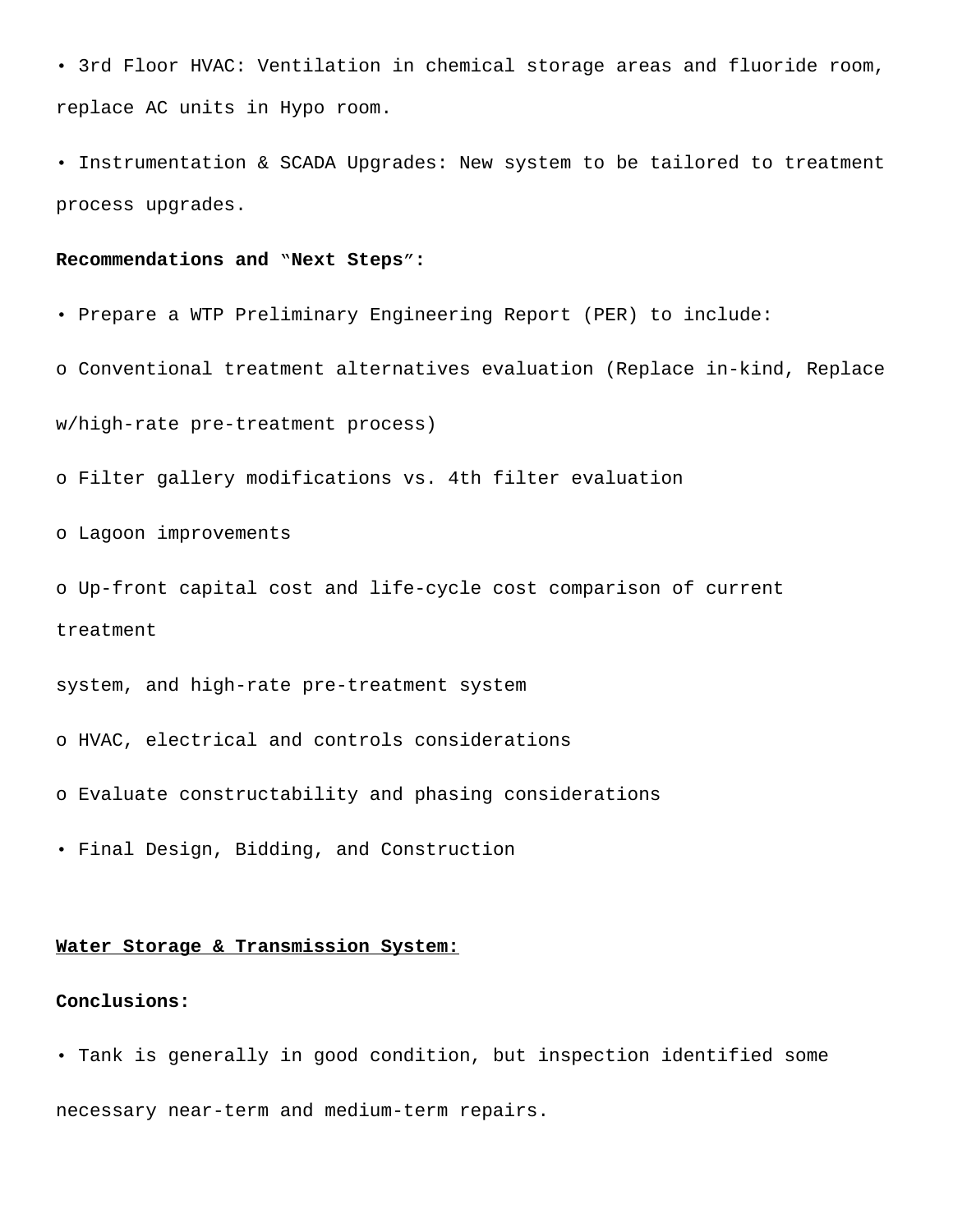- Enfield Pump Station is in good condition; MSA should consider replacing existing monorail with a travelling bridge crane.
- Develop hydraulic model of its water transmission and distribution system
- Complete the replacement of the MSA's aged "loop" piping (approx. 2.6 miles)

## **Recommendations and "Next Steps":**

- Complete the hydraulic model
- Prepare Water Storage and Transmission System PER
- Final Design, Bidding, and Construction

## **Next Steps (Already Underway):**

- Raw Water Pumping Station PER
- Water Treatment Plant PER
- Water Storage & Transmission System PER
- Distribution System Hydraulic Model
- Raw Water Intake Discussions with DEQ
- Loan Application through VDH's Financial & Construction Assistance Programs (FCAP)
- Continue community communications